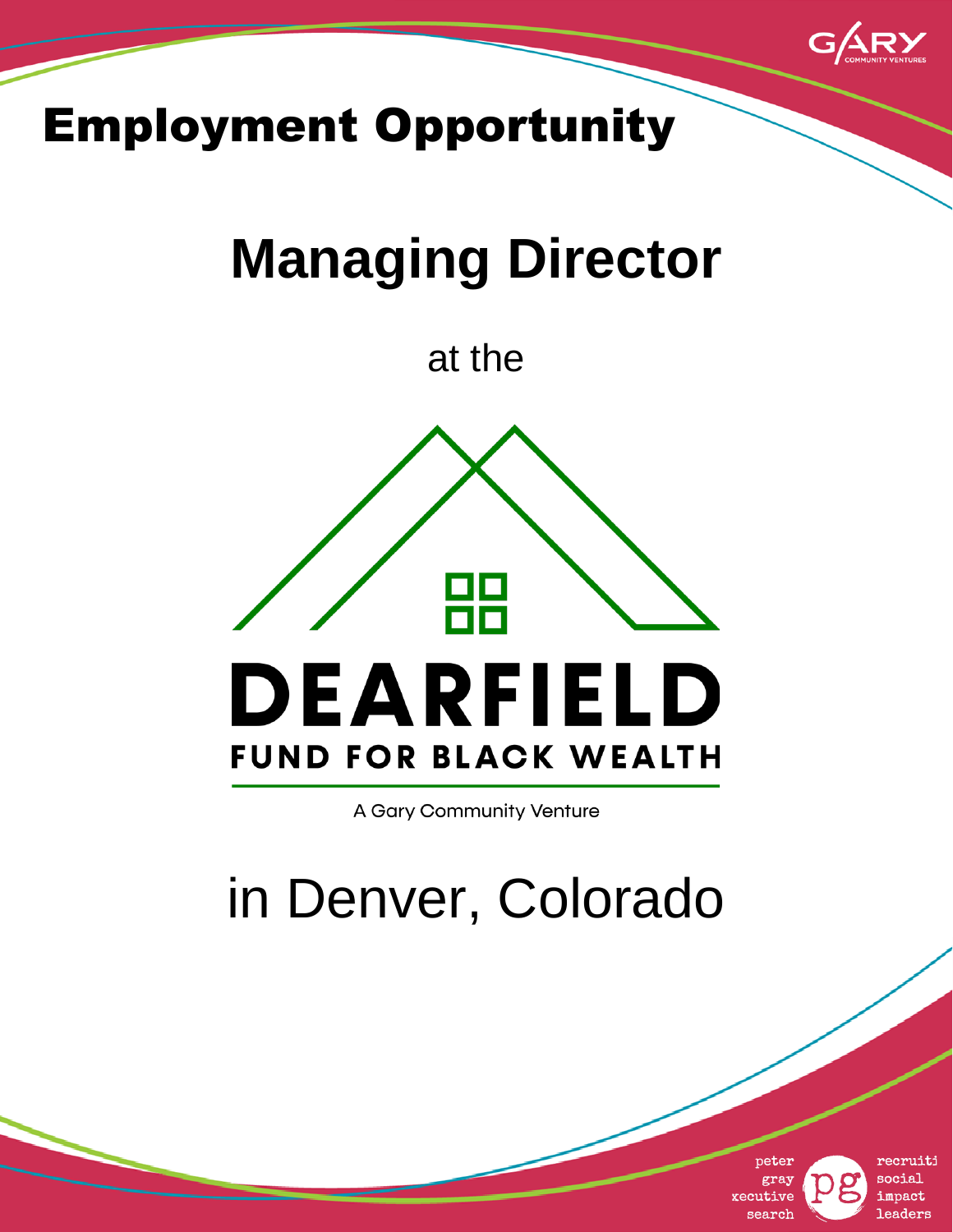## **Gary Community Ventures is Hiring a Managing Director to Lead the Dearfield Fund for Black Wealth**

*Peter Gray Executive Search is Gary Community Ventures' exclusively retained partner for this executive search*

#### **About the Dearfield Fund for Black Wealth**

[The Dearfield Fund for Black Wealth](https://www.dearfieldfund.com/) is the first ever Black wealth fund in the country, helping to build and grow a proven pathway for wealth creation and economic mobility in the Black community that could serve as a national model for addressing the racial wealth gap. (See [press release\)](https://garycommunity.org/content-category/press-releases-and-announcements/dearfield-fund-launches/)

The Dearfield Fund is a \$20 million impact fund, focused on helping Black families in the Denver metro area build wealth through homeownership. The Dearfield Fund has pioneered an innovative down-payment product that removes the capital barriers faced by Black and African American families in buying their first home, which puts them on a promising path toward financial well-being and wealth creation.

The Fund is named after [Dearfield, Colorado,](https://www.nps.gov/places/dearfield-colorado.htm) an African American farming community. Dearfield is the only remaining town in Colorado that exemplifies the **Black homesteading** movement inspired by Booker T. Washington. It was one of fourteen rural towns established in the West to provide Americans of African descent with the opportunity to own and work their own land. By 1917, sixty African American families were working its 15,000 acres.

The Dearfield Fund is currently being incubated by **Gary Community Ventures**, a philanthropy that partners with its community to reshape the arc of opportunity for Colorado kids and families.

With a goal of spinning this off into an independent Black-owned and Black-led enterprise, the Gary team is looking to bring onboard a Managing Director to lead and grow the Dearfield Fund.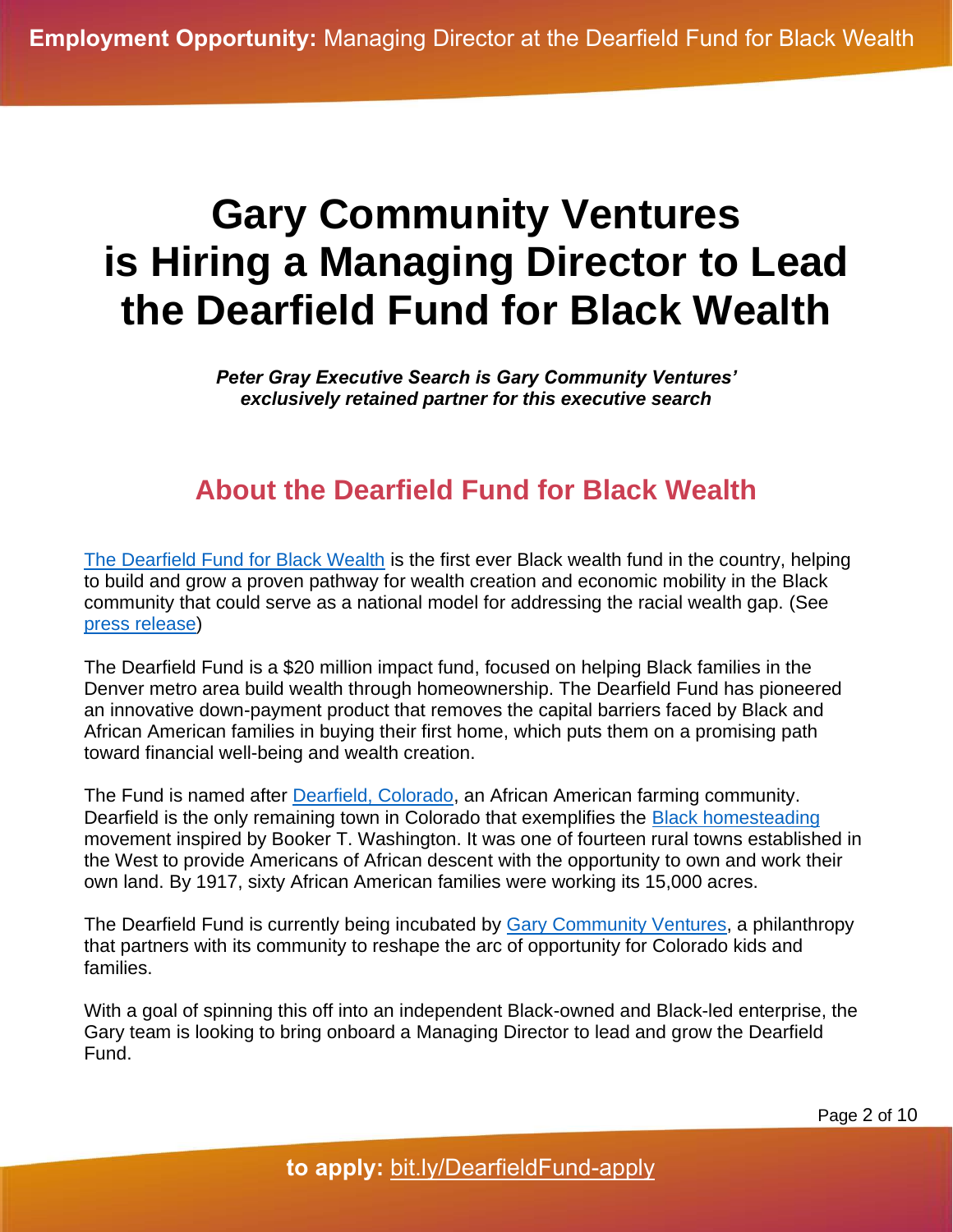### **How the Fund Works**

To be eligible for the Dearfield Fund, Black and African American first-time homebuyers must plan to buy in the Denver metro area and use their home as their primary residence; have a family income of \$140,000 or less per year; and receive a conventional mortgage loan through participating lenders.

In addition to borrowers' personal down payment contribution of at least 3% of the home price, the Dearfield Fund provides up to \$40,000 in down payment assistance in the form of shared equity (similar to a no-interest loan). Upon selling or refinancing, buyers repay the down payment assistance plus 5% of the home's appreciation, mainly to cover the cost of operating the Fund.

Colorado's largest locally owned bank, [First Bank,](https://www.efirstbank.com/) is the anchor mortgage lender for the program, given its growing commitment to racial equity and multi-cultural banking. The Dearfield Fund is also actively expanding partnerships with other mortgage lenders. The fund is administered by [Impact Development Fund](https://impactdf.org/) (IDF), a non-profit community development finance institution (CDFI) with strong expertise in running similar down-payment assistance programs.

Even while capital raising is still underway, the Fund has already launched. Over 40 Black and African American families have secured their first home through its homebuyer assistance program, and more are [applying.](https://www.dearfieldfund.com/find-out-if-youre-eligible/)

The Fund has a strong [Community Advisory Board](https://www.dearfieldfund.com/who-we-are/) represented by leading Black voices in Colorado.









**Happy Haynes** Executive Director of Denver Parks and Recreation



**Richard Lewis** President & CEO, RTL Networks, Inc.



**Albus Brooks** Executive at Milender White



Cedric Buchanon



Priya Burkett Board Member at Denver Public Library and Denver<br>Public Schools Foundation



**Terrance Carroll** Colorado State Director for Unite America

Sen. James

Coleman

Colorado State

at FaithBridge

Senator, Senate District

33 & Executive Director



Khadijah Haynes Chief of Staff to the Senate President of the 67th Colorado General Assembly

Kevin Marchman

Board Chairman of the Stapleton Development Corporation



Shannon Jones President - Human Resources at FirstBank



Steve White Vice President at the Center of Science and Industry



**to apply:** [bit.ly/DearfieldFund-apply](https://bit.ly/DearfieldFund-apply)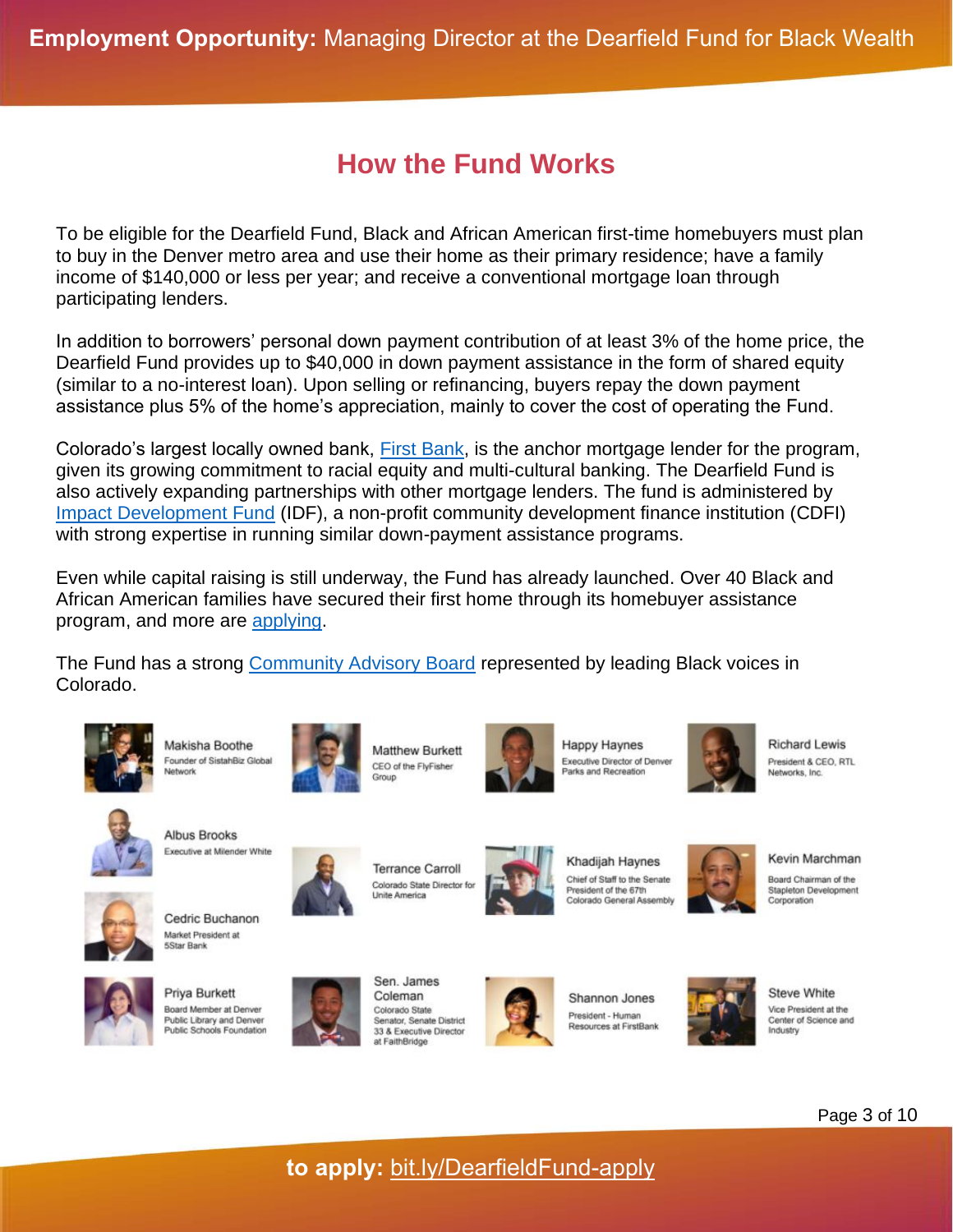#### **About the Position**

The Managing Director has overall responsibility for the success of the Dearfield Fund, across product development, execution, fund management, capital growth and investor relations. For now, the position reports to the Vice President of Impact Investing at Gary Community Ventures. The Gary team is committed to providing the Dearfield Fund with the resources it needs in its early stage, while supporting its path to independence under its Managing Director's leadership.

#### **RESPONSIBILITIES INCLUDE:**

- **Collaborative leadership** Guiding the Dearfield Fund through from its early stage to maturity through strong working relationships with its business and community partners.
- **Capital strategies** Attracting and managing mission-aligned investors, including foundations, high-net worth individuals, and other impact investors to help grow the Dearfield Fund.
- **Community engagement and Fund execution** Raising the Dearfield Fund's visibility and voice as a key Black wealth-building solution, and supporting the Dearfield Fund's current and aspiring homeowners.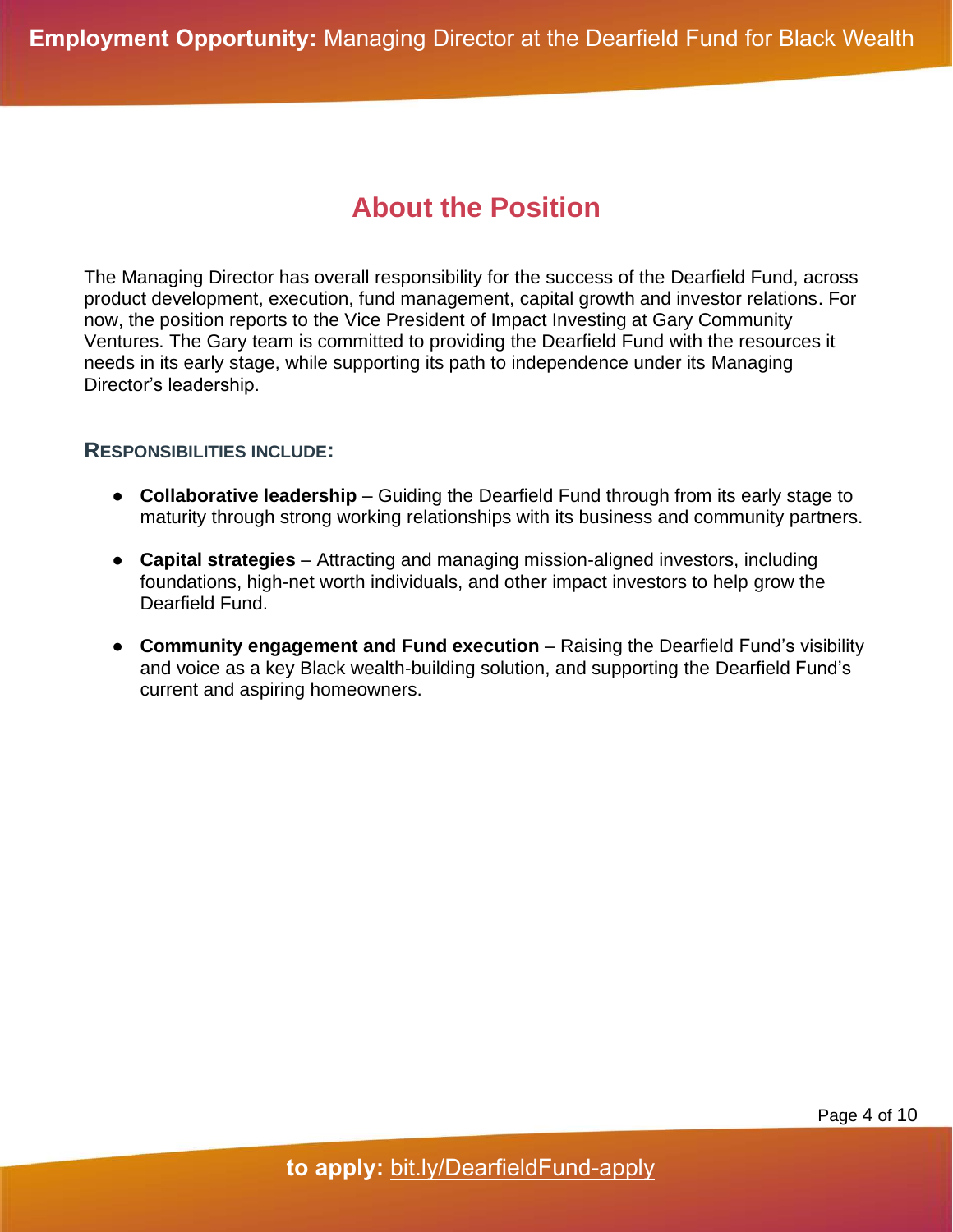### **Experience Sought**

- Experience in **community finance**, **mortgage lending**, **impact investing**, **banking**, or related **financial services**.
- Prior **entrepreneurial experience**, with a strong understanding of what it takes to build and grow successful businesses or a capital structure. The Fund needs someone with a passion and excitement to launch and lead a new initiative, and a relentless commitment to work towards this goal.
- Prior experience in **raising private or philanthropic capital** preferred. The Managing Partner will work with the Gary team to build strong relationships with its network of investors and raise additional capital for the Dearfield Fund.
- Flexibility and comfort with ambiguity, bringing a startup mindset in building the Fund.
- Ability to communicate and embody a clear and compelling vision, and successfully execute against that vision.
- **Deep ties to the Black community** (in Colorado or nationally) and an intimate understanding of the racial inequities / discrimination driving the widening racial wealth gap.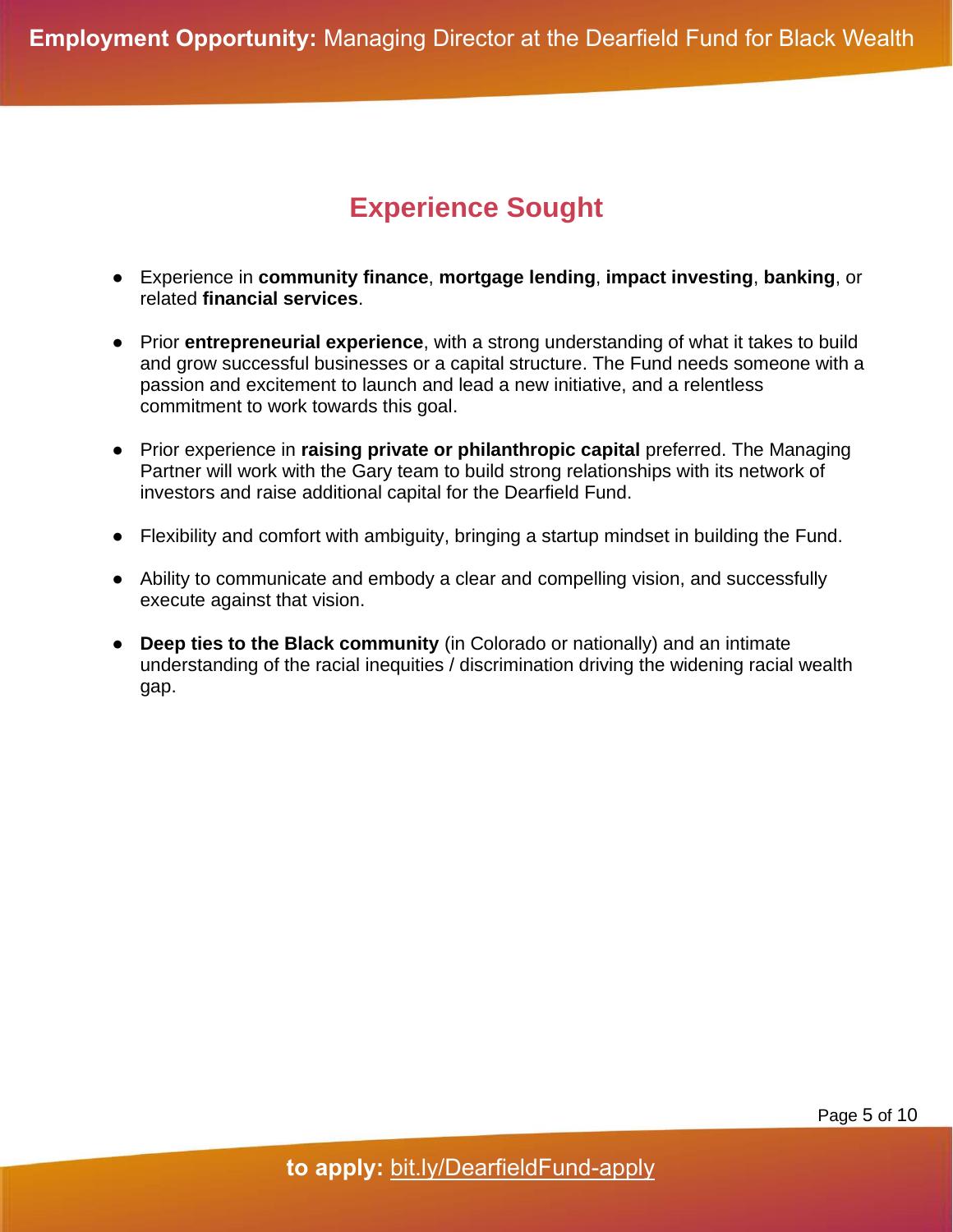#### **Location: Denver, Colorado**

Gary Community Ventures and the Dearfield Fund for Black Wealth are place-based organizations focused on the Denver metro area.

As such, the Dearfield Fund Managing Director is expected to reside in the Denver metro. This is a national search, and Gary Community Ventures is ready to offer financial assistance for relocation.

Denver, Colorado is one of the country's fastest growing cities, attracting top talent and companies. [DaVita,](https://www.davita.com/) [VF Corporation](https://www.vfc.com/) (parent company to [The North Face\)](https://www.thenorthface.com/), [Ball Corporation,](https://www.ball.com/) [Lockheed](https://www.lockheedmartin.com/en-us/index.html) Martin, [Salesforce,](https://www.salesforce.com/) [Facebook,](https://about.facebook.com/company-info/) [Google,](https://about.google/) [Amazon,](https://www.aboutamazon.com/) [Slack,](https://slack.com/about) [Zoom,](https://explore.zoom.us/en/about/) [Dish Network,](https://about.dish.com/company-info) and [Comcast](https://corporate.comcast.com/company) all have large company presences in Colorado.

Denver is also consistently ranked among one of the [best places to live](https://patch.com/colorado/denver/denver-no-2-place-nation-live-2020-u-s-news) and raise a family in the United States. The city boasts great schools, affordable housing stock compared to other major metro areas, growing job opportunities in a vibrant economy, and access to one of the most beautiful outdoor areas in the country.

The Denver metro area has a population of 2.8 million. Yet the Denver area has a small town feel. It is common for people to say hello on the streets, and you can start up a conversation easily at a local coffee shop.

Gary's office is [located](https://goo.gl/maps/kVVq1kB99FDAvwFr9) at Union Station, in the heart of Denver.

Denver facts:

- Known as the "Mile High City," Denver is exactly 5,280 feet above sea level.
- Denver boasts 300 days of sunshine each year. Even during cold winter months, it's not uncommon to experience the warm sunshine.
- The city has 200 parks and nearly 20,000 acres of parks in the nearby Rocky Mountains.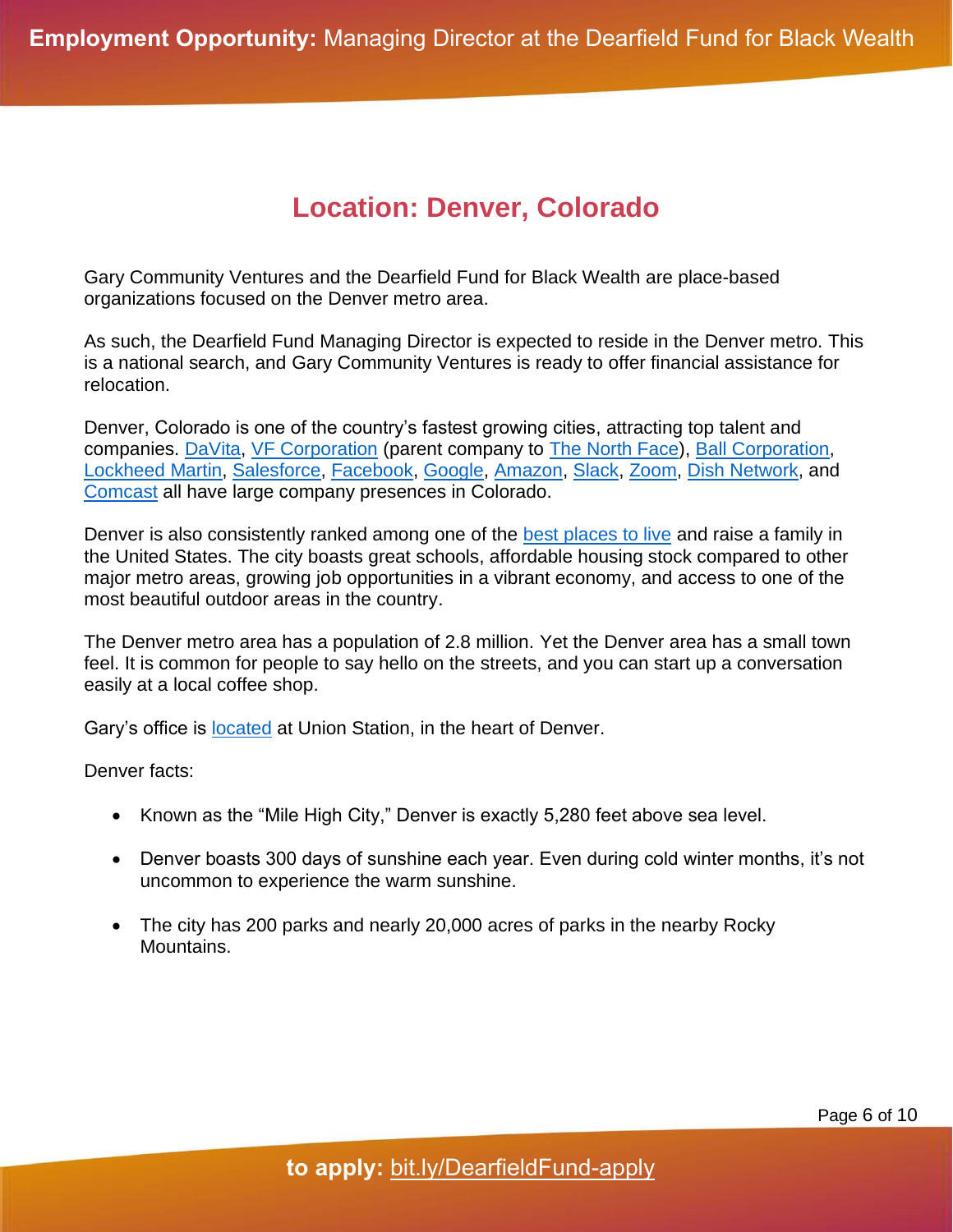#### **About Black Life and Culture in Denver**

Denver is long considered the center of African American history and culture in the Mountain West.

- The historic [Five Points](https://www.denver.org/neighborhoods/five-points/) neighborhood was considered the ["Harlem of the West"](https://kdvr.com/news/local/denvers-five-points-neighborhood-once-known-as-the-harlem-of-the-west/) in the early 20th century. It was one of the nation's first business districts to be predominantly African American-owned. Many of the world's greatest jazz musicians played here, including Billie Holiday, Duke Ellington and Miles Davis. Denver remains home to several first-rate [jazz clubs](https://www.thedenverear.com/live-jazz-music-denver/) today.
- Today, there are [over 400 Black-owned businesses](https://303magazine.com/2020/06/black-owned-businesses-denver/) in the Denver metro area.
- The [Blair-Caldwell African American Research Library](https://history.denverlibrary.org/blair) houses an extensive collection of exhibits and reference materials that trace Black history in the West.
- Denver's [Juneteenth Music Festival](https://www.juneteenthmusicfestival.com/) is one of the largest Juneteenth celebrations in the nation, as the city has been celebrating Juneteenth for nearly 70 years.

This rich Black history punctuates the growing diversity in the city, which is seeing an influx of immigrants and people of color from across the United States who are relocating to Denver in search of opportunity and a great quality of life. Denver population's is roughly 25% people of color, including established Black, Japanese (pre & post-internment), Native American, and Latino communities. As a sanctuary city, Denver has welcomed over 60,000 refugees from over 25 countries.

[Here is a resource that provides](https://denverite.com/2022/02/08/ways-to-celebrate-black-history-in-denver-this-month-and-year-round/) a great snapshot of Black arts, culture, and life in the Denver metro area.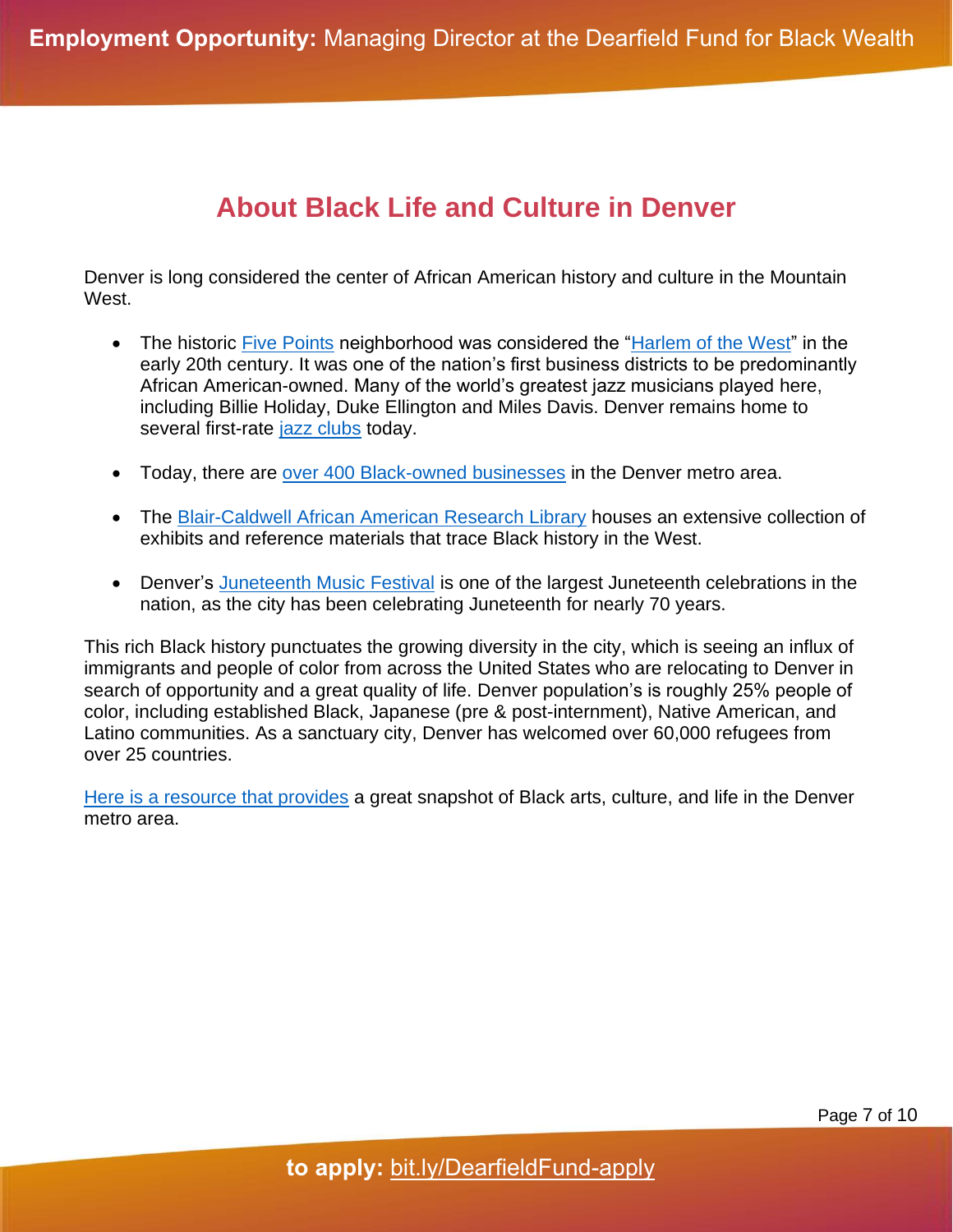#### **Compensation and Benefits**

Initially, the Dearfield Fund Managing Director will be an employee of Gary Community Ventures. The Gary team's goal is to incubate the Dearfield Fund until it is ready to spin off into an independent Black-owned and Black-led enterprise.

The position will have an initial salary range of \$140,000 – \$170,000.

The position will participate in Gary Community Ventures' annual discretionary bonus program (up to 10% of salary).

The Gary Community Ventures Employee Benefits package includes:

- 100% of Medical, Dental, and Vision premiums for employees and dependents.
- Life, Accidental Death & Dismemberment (AD&D), Long-term Disability (LTD) and Dependent Life company paid coverages.
- 401(k) plan with company match. Match is 75% of the employee's contribution up to 10% of their annual salary.
- Vacation 3 restorations weeks where the entire organization is off, in addition to unlimited paid time off.
- Professional Development up to \$10,000 a year per employee
- Matching Gift and Volunteer Grant Programs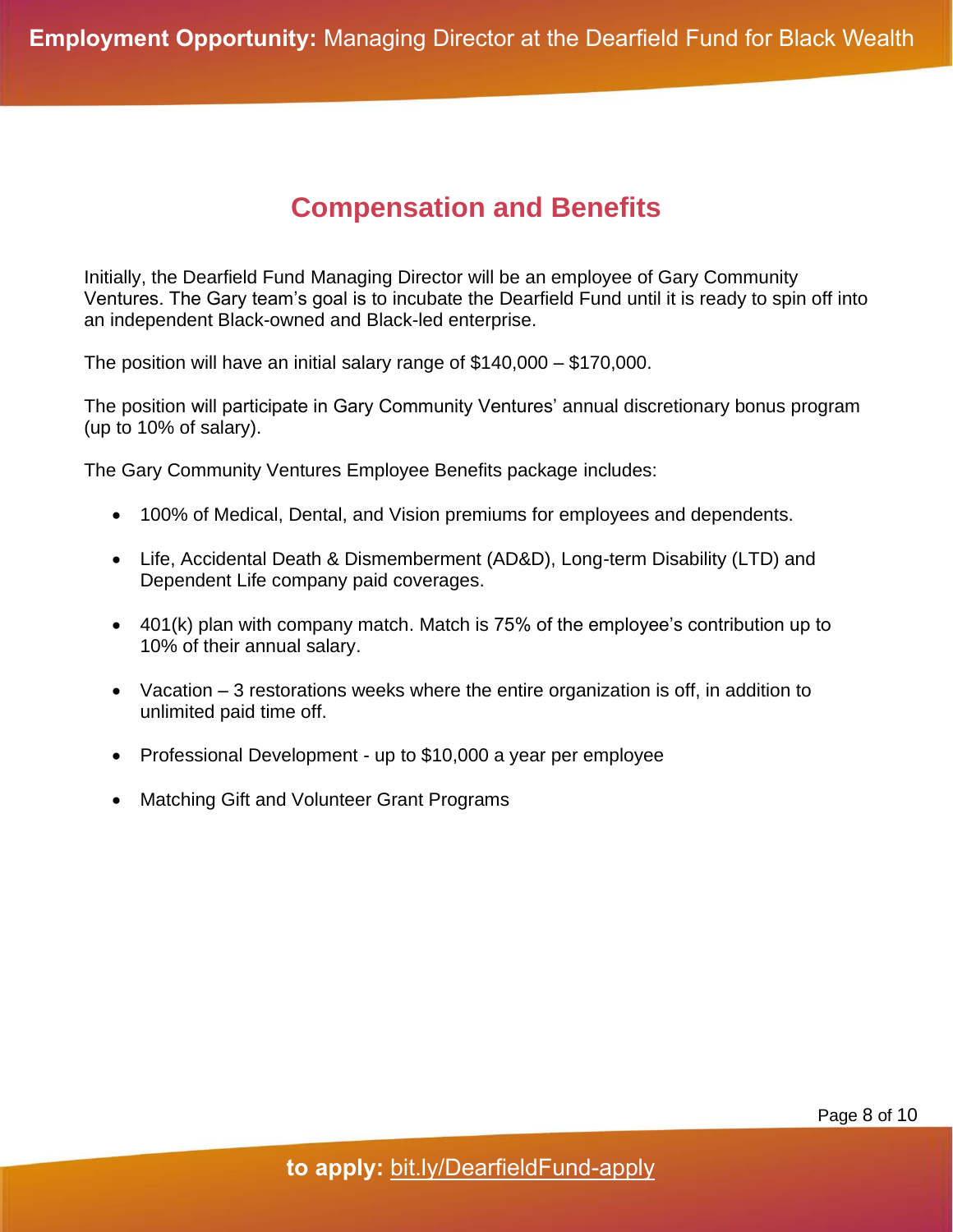#### **Interested?**

#### **Please [apply](https://bit.ly/DearfieldFund-apply) confidentially: [bit.ly/DearfieldFund-apply](https://bit.ly/DearfieldFund-apply)**

The position is open until filled. It was announced on February 16, 2022. Rather than setting an application deadline, we are considering applications and holding interviews on a rolling basis. For best consideration, those interested are encouraged to apply promptly; and to complete the optional questions in the application, in lieu of a cover letter.

Gary Community Ventures has exclusively retained **[Peter Gray Executive Search](https://www.petergraysearch.com/)** to conduct the search for the new Managing Director at the Dearfield Fund for Black Wealth. Peter Gray Executive Search is a social impact executive search firm.

Gary Community Ventures and Peter Gray Executive Search are equal opportunity employers, committed to attracting candidates representing a diverse range of backgrounds. We promote excellence through diversity and encourage all qualified individuals to apply.

Page 9 of 10